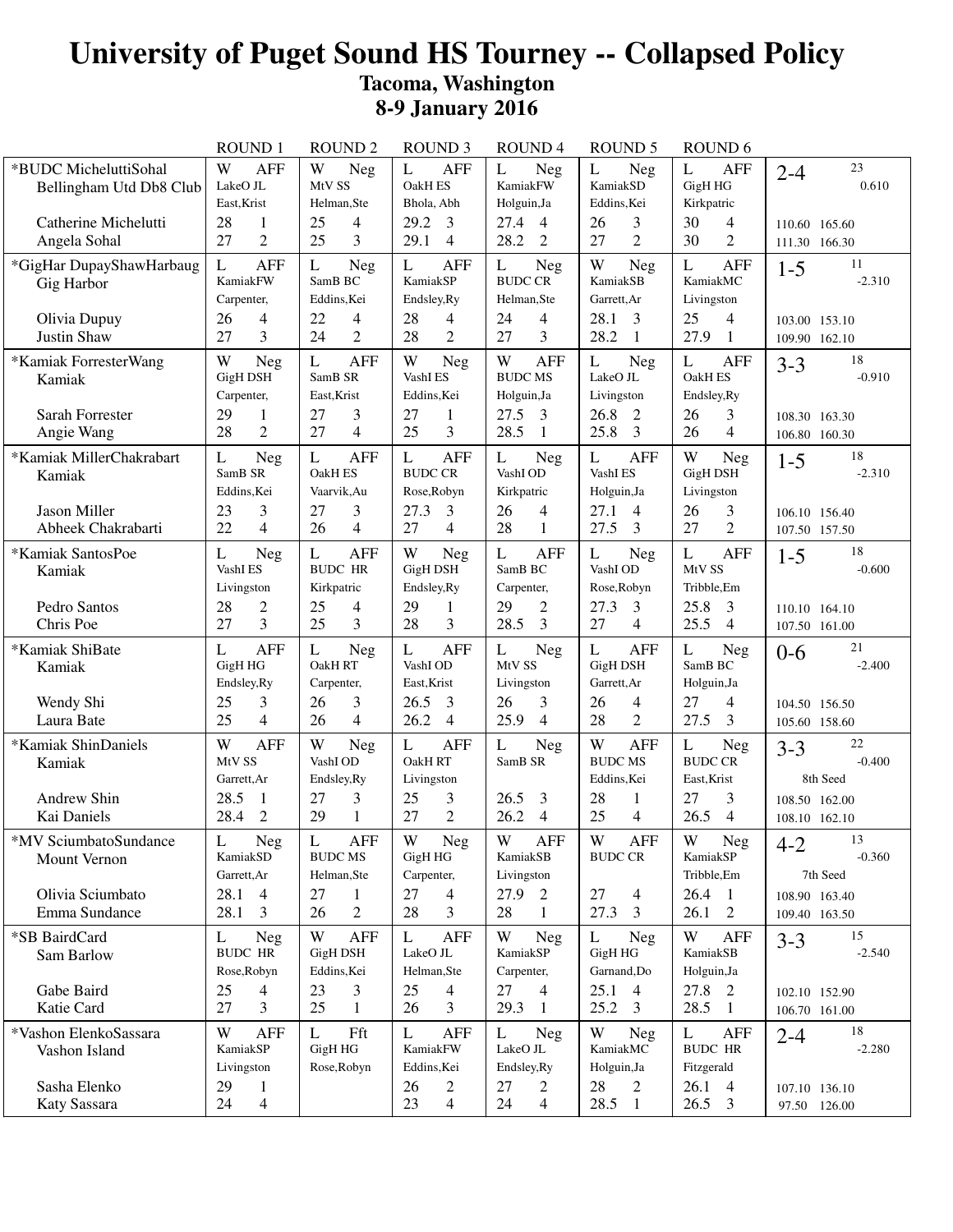## University of Puget Sound HS Tourney -- Collapsed Policy<sup>Page 2</sup> **Tacoma, Washington 8-9 January 2016**

|                                                                                                 | <b>ROUND1</b>                                                                             | <b>ROUND 2</b>                                                                          | <b>ROUND 3</b>                                                                                           | <b>ROUND4</b>                                                                                     | ROUND <sub>5</sub>                                                                          | ROUND <sub>6</sub>                                                                |                                                                                        |
|-------------------------------------------------------------------------------------------------|-------------------------------------------------------------------------------------------|-----------------------------------------------------------------------------------------|----------------------------------------------------------------------------------------------------------|---------------------------------------------------------------------------------------------------|---------------------------------------------------------------------------------------------|-----------------------------------------------------------------------------------|----------------------------------------------------------------------------------------|
| *Vashon OrmsethDecker<br>Vashon Island                                                          | L<br>Neg<br>OakH ES<br>Helman, Ste                                                        | L<br><b>AFF</b><br>KamiakSD<br>Endsley, Ry                                              | W<br>Neg<br>KamiakSB<br>East, Krist                                                                      | W<br>AFF<br>KamiakMC<br>Kirkpatric                                                                | W<br>AFF<br>KamiakSP<br>Rose, Robyn                                                         | L<br>Neg<br>SamB SR<br>Garnand, Do                                                | 14<br>$3 - 3$<br>$-2.850$                                                              |
| <b>Torsten Ormseth</b><br><b>Elyse Decker</b>                                                   | 3<br>25<br>$\overline{\mathcal{L}}$<br>24                                                 | 26<br>4<br>$\overline{2}$<br>27                                                         | 27.3<br>2<br>27.5<br>-1                                                                                  | $\mathfrak{Z}$<br>27<br>$\overline{2}$<br>27                                                      | 27.5<br>2<br>27.6<br>$\mathbf{1}$                                                           | 22<br>4<br>23<br>3                                                                | 105.30 154.80<br>105.50 156.10                                                         |
| <b>BUDC</b> ClarkeRenz<br>Bellingham Utd Db8 Club                                               | $\mathbf L$<br><b>AFF</b><br>OakH RT<br>Stevenson.                                        | $\mathbf{L}$<br>Neg<br>LakeO JL<br>Garrett, Ar                                          | W<br>Neg<br>KamiakMC<br>Rose, Robyn                                                                      | W<br><b>AFF</b><br><b>GigH DSH</b><br>Helman, Ste                                                 | $\mathbf{L}$<br>Neg<br>MtV SS                                                               | W<br><b>AFF</b><br>KamiakSD<br>East, Krist                                        | 19<br>$3 - 3$<br>2.060                                                                 |
| Katie Clarke<br>Hunter Renz                                                                     | 28<br>3<br>28<br>$\overline{4}$                                                           | 28.4<br>$\overline{4}$<br>$\overline{2}$<br>28.9                                        | 28<br>$\mathbf 1$<br>$\overline{2}$<br>27.8                                                              | 30<br>$\mathbf{1}$<br>30<br>$\overline{2}$                                                        | 27.8<br>$\overline{2}$<br>$\mathbf{1}$<br>28                                                | 27.5<br>2<br>27.8<br>$\mathbf{1}$                                                 | 112.20 169.70<br>112.70 170.50 8th Spkr                                                |
| <b>BUDC HenshawReed</b><br>Bellingham Utd Db8 Club<br><b>Bryce Henshaw</b><br><b>Haley Reed</b> | W<br><b>AFF</b><br>SamB BC<br>Rose, Robyn<br>27.6<br>$\overline{2}$<br>28<br>$\mathbf{1}$ | W<br>Neg<br>KamiakSP<br>Kirkpatric<br>28<br>1<br>$\overline{2}$<br>27                   | W<br><b>AFF</b><br>SamB <sub>SR</sub><br>Garrett, Ar<br>28.6<br>$\overline{2}$<br>$\overline{3}$<br>28.5 | W<br>Neg<br>OakH ES<br>East.Krist<br>29.3<br>$\overline{2}$<br>29.5<br>$\mathbf{1}$               | $\mathbf{L}$<br><b>AFF</b><br>OakH RT<br>Endsley, Ry<br>27<br>4<br>3<br>27                  | W<br>Neg<br>VashI ES<br>Fitzgerald<br>28.7<br>2<br>28.9<br>$\mathbf{1}$           | 21<br>$5 - 1$<br>1.580<br>2nd Seed<br>112.90 169.20 7th Spkr<br>112.40 168.90          |
| GigHa HerzbergerGordon<br>Gig Harbor<br>Sierra Herzberger<br>Jenna Gordon                       | W<br><b>Neg</b><br>KamiakSB<br>Endsley, Ry<br>27<br>1<br>$\overline{2}$<br>29             | W<br>Bye<br>VashI ES<br>Rose, Robyn<br>28.5<br>2.2<br>1.8<br>29.                        | <b>AFF</b><br>L<br>MtV SS<br>Carpenter,<br>28.3<br>$\overline{2}$<br>28.8<br>$\mathbf{1}$                | $\mathbf{L}$<br><b>Neg</b><br>OakH RT<br>Garrett, Ar<br>28.3<br>$\overline{4}$<br>28.3<br>3       | W<br><b>AFF</b><br>SamB BC<br>Garnand, Do<br>28.9<br>1<br>28.7<br>$\overline{2}$            | W<br><b>Neg</b><br><b>BUDC MS</b><br>Kirkpatric<br>30<br>3<br>30<br>1             | 18<br>$4 - 2$<br>2.530<br>6th Seed<br>114.00 171.00 6th Spkr<br>115.46 173.76 3rd Spkr |
| Lake Oswego JiangLi<br>Lake Oswego<br>Laura Jiang<br>Alex Li                                    | Neg<br>L<br><b>BUDC MS</b><br>East, Krist<br>$\overline{4}$<br>26<br>27<br>3              | W<br><b>AFF</b><br><b>BUDC CR</b><br>Garrett, Ar<br>29.1<br>1<br>$\mathfrak{Z}$<br>28.5 | W<br>Neg<br>SamB BC<br>Helman, Ste<br>2<br>27<br>28<br>$\mathbf{1}$                                      | <b>AFF</b><br>W<br>VashI ES<br>Endsley, Ry<br>27<br>3<br>29<br>$\mathbf{1}$                       | W<br><b>AFF</b><br>KamiakFW<br>Livingston<br>25.8<br>$\overline{4}$<br>27.8<br>$\mathbf{1}$ | L<br>Neg<br>OakH RT<br>Fedele, Jon<br>3<br>28<br>27<br>$\overline{4}$             | 19<br>$4 - 2$<br>0.320<br>5th Seed<br>108.00 162.90<br>111.30 167.30                   |
| OakH EddinsSproul<br>Oak Hill<br><b>Laurel Eddins</b><br>Conrad Sproul                          | W<br><b>AFF</b><br>VashI OD<br>Helman, Ste<br>$\overline{2}$<br>30<br>30<br>$\mathbf{1}$  | W<br>Neg<br>KamiakMC<br>Vaarvik, Au<br>28<br>$\mathbf{1}$<br>$\overline{c}$<br>28       | W<br><b>Neg</b><br><b>BUDC MS</b><br>Bhola, Abh<br>29.4<br>$\mathbf{1}$<br>29.3<br>2                     | $\mathbf L$<br><b>AFF</b><br><b>BUDC HR</b><br>East, Krist<br>29.1<br>$\overline{4}$<br>29.2<br>3 | W<br><b>AFF</b><br>SamB SR<br>Fitzgerald<br>29<br>$\mathbf{1}$<br>$\overline{2}$<br>28.5    | W<br>Neg<br>KamiakFW<br>Endsley, Ry<br>29<br>$\mathbf{1}$<br>$\overline{2}$<br>29 | 18<br>$5 - 1$<br>3.390<br>3rd Seed<br>116.50 174.50 1st Spkr<br>116.00 174.00 2nd Spkr |
| OakH RosanderTaylor-Ladd<br>Oak Hill<br>Emma Rosander                                           | W<br>Neg<br><b>BUDC CR</b><br>Stevenson,<br>29<br>$\mathbf{1}$                            | W<br><b>AFF</b><br>KamiakSB<br>Carpenter,<br>29<br>1                                    | W<br>Neg<br>KamiakSD<br>Livingston<br>28<br>$\mathbf{1}$                                                 | W<br><b>AFF</b><br>GigH HG<br>Garrett, Ar<br>29.5<br>$\mathbf{1}$                                 | W<br>Neg<br><b>BUDC HR</b><br>Endsley, Ry<br>28<br>$\mathbf{2}$                             | W<br><b>AFF</b><br>LakeO JL<br>Fedele, Jon<br>29<br>$\mathbf{1}$                  | 19<br>$6-0$<br>2.180<br>1st Seed<br>115.00 172.50 4th Spkr                             |
| Beau Taylor-Ladd                                                                                | $\overline{2}$<br>28.5                                                                    | $\overline{2}$<br>29                                                                    | $\overline{4}$<br>26                                                                                     | $\overline{2}$<br>28.7                                                                            | 30<br>$\mathbf{1}$                                                                          | $\overline{2}$<br>28                                                              | 114.20 170.20 5th Spkr                                                                 |
| SB SchubertReiling-Wilcz<br>Sam Barlow                                                          | W<br><b>AFF</b><br>KamiakMC<br>Eddins, Kei                                                | W<br><b>Neg</b><br>KamiakFW<br>East, Krist                                              | $\mathbf{L}$<br>Neg<br><b>BUDC HR</b><br>Garrett, Ar                                                     | W<br><b>AFF</b><br>KamiakSD                                                                       | $\mathbf{L}$<br><b>Neg</b><br>OakH ES<br>Fitzgerald                                         | W<br><b>AFF</b><br>VashI OD<br>Garnand, Do                                        | 20<br>$4 - 2$<br>0.840<br>4th Seed                                                     |
| Austin Schubert<br>Rachael Reiling-Wilczews                                                     | 28<br>1<br>$\overline{2}$<br>27                                                           | 29<br>1<br>29<br>$\overline{2}$                                                         | 29.5<br>1<br>28.3<br>$\overline{4}$                                                                      | 28.7<br>$\mathbf{1}$<br>$\overline{2}$<br>28.5                                                    | 26<br>4<br>3<br>28                                                                          | 27<br>1<br>$\overline{2}$<br>26                                                   | 112.70 168.20<br>111.80 166.80                                                         |